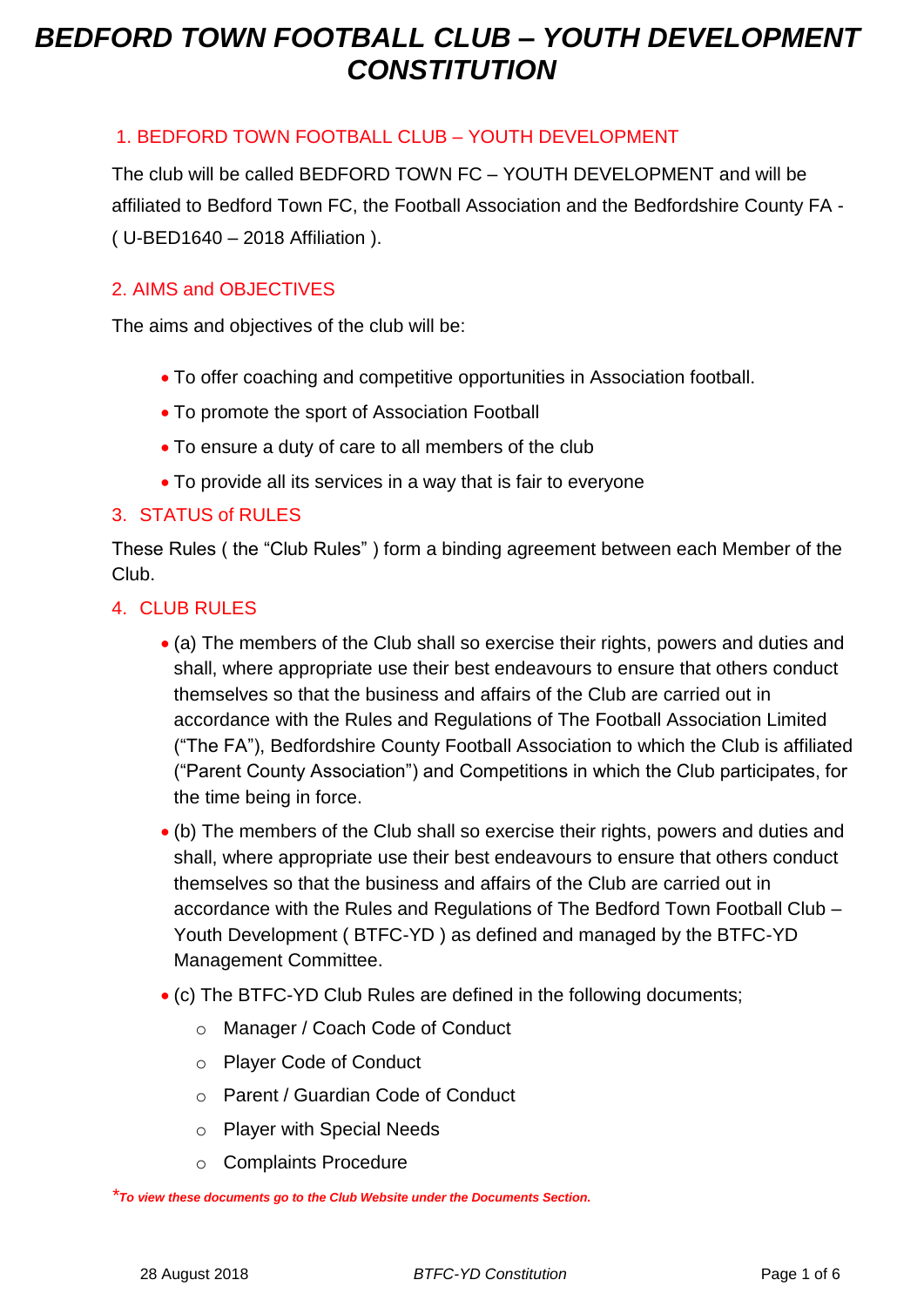- (b) No alteration to the BTFC-YD Club Rules shall be effective without prior approval by the BTFC-YD Management Committee.
	- o The Management Committee will be responsible for adopting new policy, codes of conduct and rules that affect the organisation of the club.
	- o The Management Committee will have powers to appoint sub-committees as necessary and appoint advisers to the Management Committee as necessary to fulfil its business.
	- o The Management Committee will be responsible for disciplinary hearings of members who infringe the club rules/regulations/constitution. The Management Committee will be responsible for taking any action of suspension or discipline following such hearings.
- (c) The Club will also abide by The FA's Child Protection Policies and Procedures, Codes of Conduct and the Equal Opportunities and Anti-Discrimination Policy as shall be in place from time to time.

### 5. MEMBERSHIP

All members will be subject to the regulations of the constitution and by joining the club will be deemed to accept these regulations and codes of conduct that the club has adopted and the policies and rules of the Football Association and Bedfordshire County Football Association to which the Club is affiliated.

Members will be enrolled in one of the following categories:

- Officer of the Club
- Team Manager
- Team Coach / Assistant
- Player
- Volunteer

All Members will be registered to the Club via the FA Whole Game System to ensure transparency and compliance management capability in-conjunction with the Bedfordshire FA.

- o (a) The members of the Club from time to time shall be those persons listed in the register of members (the "Membership Register") which shall be maintained by the Club Registration Secretary.
- $\circ$  (b) Any person who wishes to be a member must apply on the Membership Application Form and deliver it to the Club. Election to membership shall be at the discretion of the Club Management Committee and granted in accordance with the anti-discrimination and equality policies which are in place from time to time. An appeal against refusal may be made to the Club Management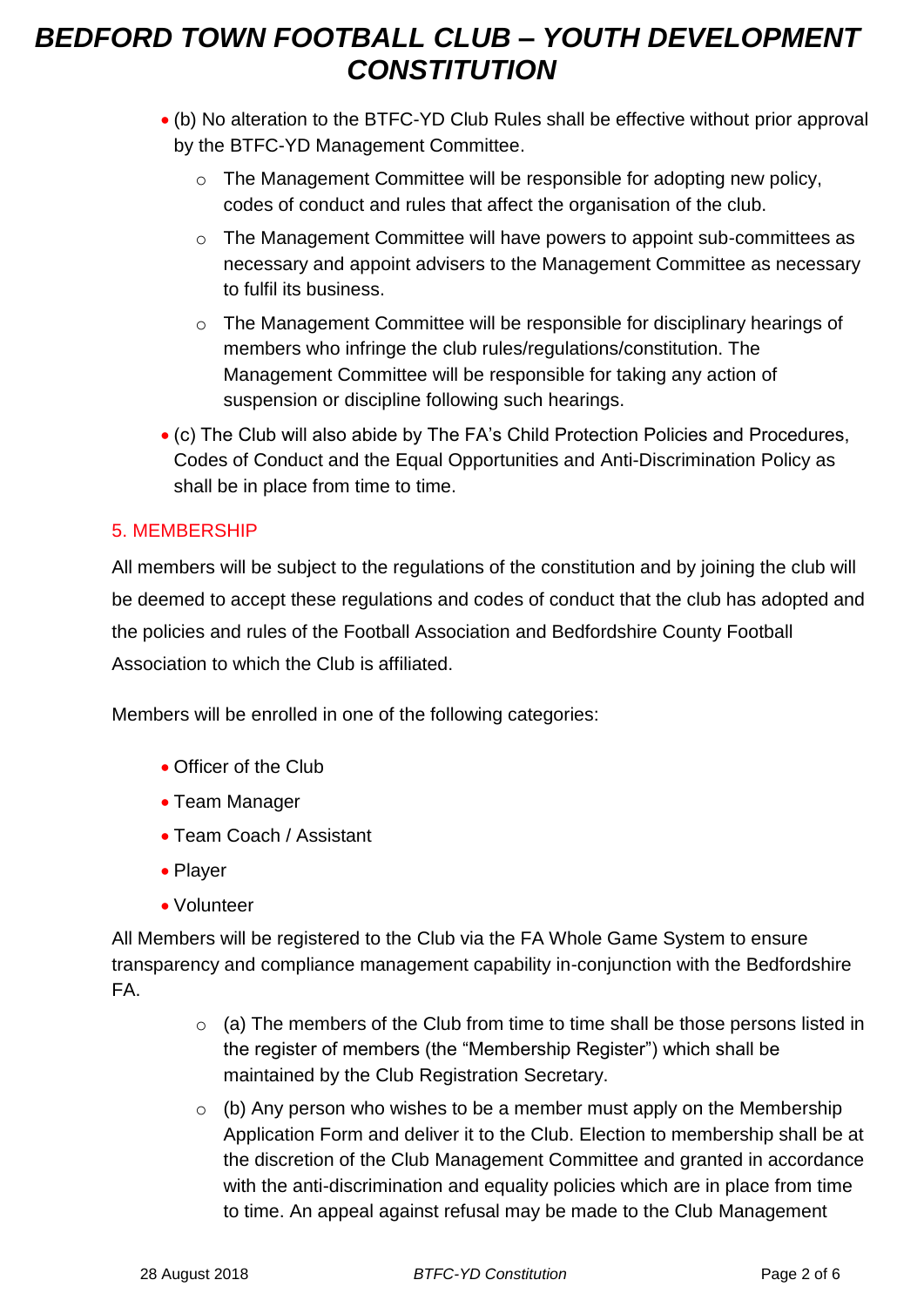Committee in accordance with the Complaints Procedure in force from time to time. Membership shall become effective upon an applicant's name being entered in the Membership Register.

- $\circ$  (c) In the event of a member's resignation or expulsion, his or her name shall be removed from the Membership Register.
- o (d) The FA and Parent County Association shall be given access to the Membership Register on demand.

### 6 MEMBERSHIP FEES

BTFC-YD is managed on a Voluntary basis and therefore free for all Members other than Players who will be required to pay a signing on / player registration / subscription fee every season. Player Membership fees will be set annually and determined at the Annual General Meeting.

## 7. OFFICERS OF THE CLUB

### Club Management Committee

- (a) The Club Management Committee shall consist of the following Club Officers: Chairperson, Vice Chairperson, Treasurer, Secretary, Registration Secretary, Child Welfare Officer[s], Youth Development Officer and Coach Development Officer and up to ( 5 ) members, elected at an Annual General
- (b) The Management Committee will be convened by the Secretary of the club and held no less than 4 times per year.
- (c) Each Club Officer and Club Management Committee Member shall hold office from the date of appointment until the next Annual General Meeting ("AGM") unless otherwise resolved at an Extraordinary General Meeting ("EGM"). One person may hold no more than two positions of Club Officer at any time. The Club Management Committee shall be responsible for the management of all the affairs of the Club. Decisions of the Club Management Committee shall be made by a simple majority of those attending the Club Committee Management meeting. The Chairperson of the Club Management Committee meeting shall have a casting vote in the event of a tie. Meetings of the Club Management Committee shall be chaired by the Chairman or in their absence the Vice Chairman. The quorum for the transaction of business of the Club Management Committee shall be three ( 3 ).
- (d) Decisions of the Club Management Committee of meetings shall be entered into the Minute Book of the Club to be maintained by the Club Secretary.
- (e) Any member of the Club Management Committee may call a meeting of the Club Management Committee by giving not less than seven days' notice to all members of the Club Committee. The Club Management Committee shall hold not less than four meetings a year.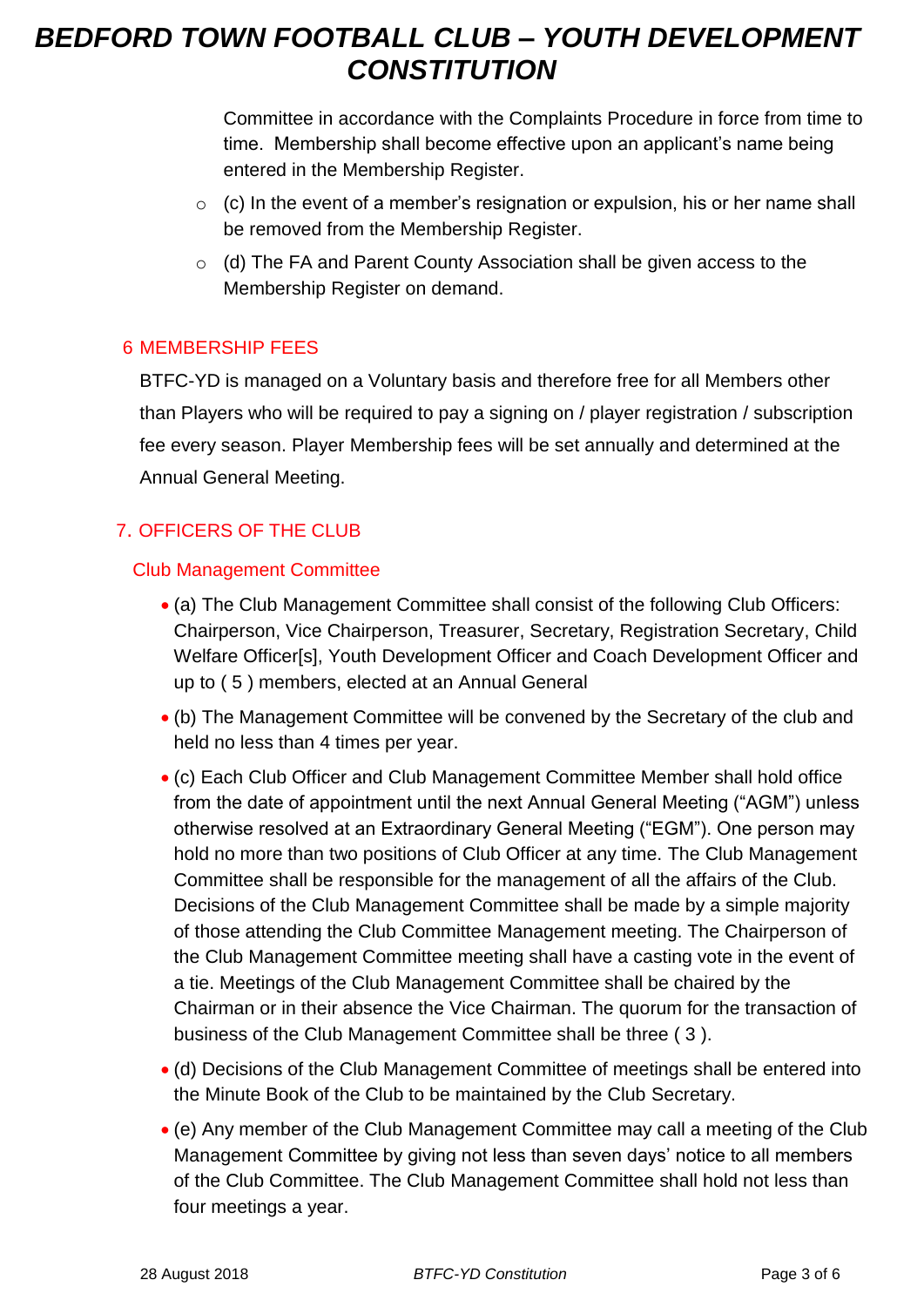- (f) An outgoing member of the Club Management Committee may be re-elected. Any vacancy on the Club Management Committee which arises between Annual General Meetings shall be filled by a member proposed by one and seconded by another of the remaining Club Management Committee members and approved by a simple majority of the remaining Club Management Committee members.
- (g) Save as provided for in the Rules and Regulations of The FA, the Parent County Association and any applicable Competition, the Club Management Committee shall have the power to decide all questions and disputes arising in respect of any issue concerning the Club Rules.
- (h) The position of a Club Officer shall be vacated if such person is subject to a decision of The FA that such person be suspended from holding office or from taking part in any football activity relating to the administration or management of a football club.

### 8. ANNUAL and EXTRAORDINARY GENERAL MEETINGS

- (a) An AGM shall be held in each year to:
	- (i) receive a report of the activities of the Club over the previous year;
	- (ii) receive a report of the Club's finances over the previous year;
	- (iii) elect the members of the Club Committee; and
	- (iv) consider any other business.
- (b) Nominations for election of members as Club Officers or as members of the Club Committee shall be made in writing by the proposer and seconder, both of whom must be existing members of the Club, to the Club Secretary not less than 21 days before the AGM. Notice of any resolution to be proposed at the AGM shall be given in writing to the Club Secretary not less than 21 days before the meeting.
- (c) An EGM may be called at any time by the Club Committee and shall be called within 21 days of the receipt by the Club Secretary of a requisition in writing, signed by not less than five members stating the purposes for which the Meeting is required and the resolutions proposed. Business at an EGM may be any business that may be transacted at an AGM.
- (d) The Secretary shall send to each member at their last known address ( Email ) written notice of the date of a General Meeting (whether an AGM or an EGM) together with the resolutions to be proposed at least 14 days before the meeting.
- (e) The Chairperson, or in their absence a member selected by the Club Committee, shall take the chair. Each member present shall have one vote and resolutions shall be passed by a simple majority. In the event of an equality of votes the Chairperson of the Meeting shall have a casting vote.

(f) The Club Secretary, or in their absence a member of the Club Committee, shall enter Minutes of General Meetings into the Minute Book of the Club.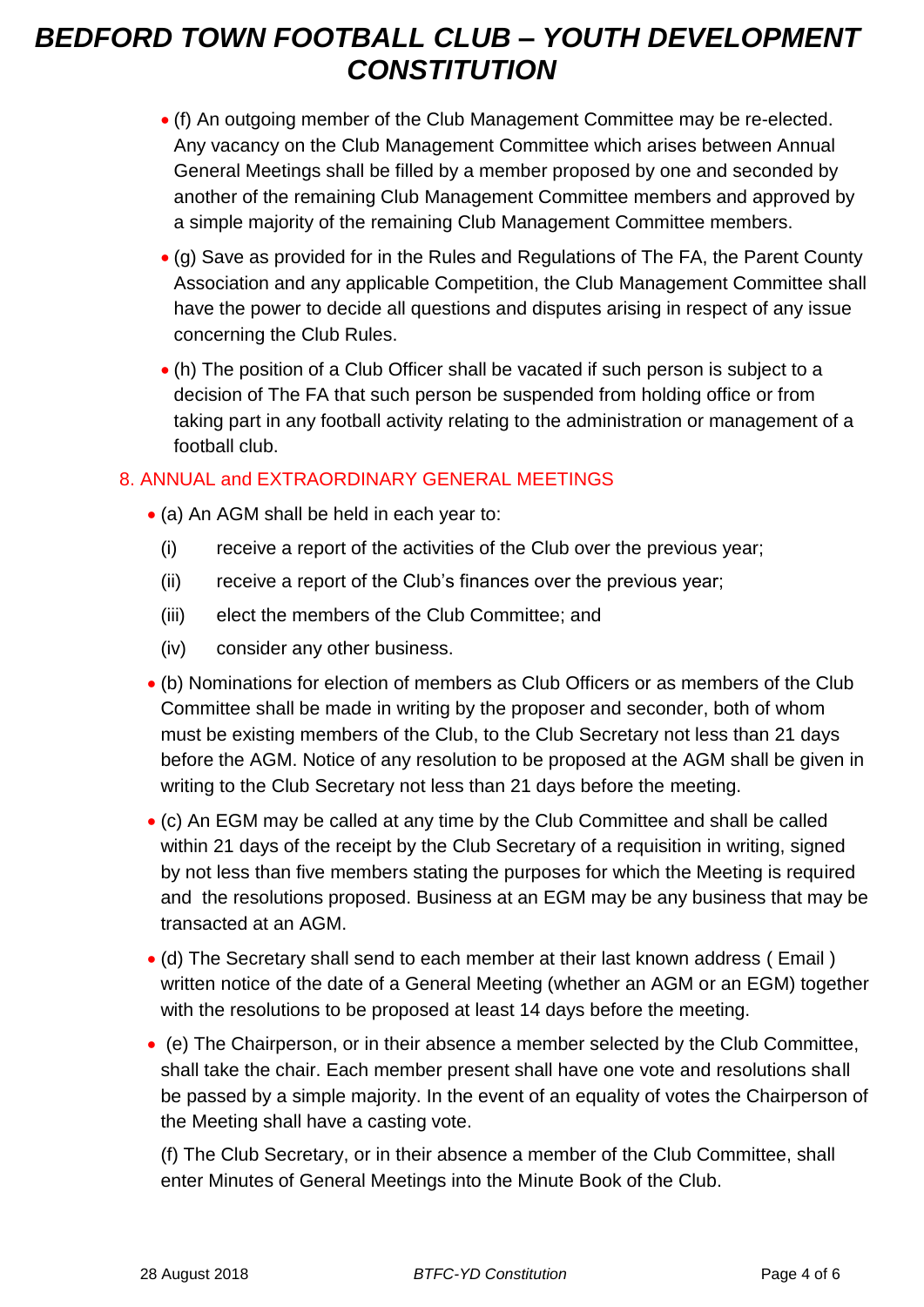### 9. FINANCE

All club monies will be banked in an account held in the name of the club.

The Club Treasurer will be responsible for the finances of the club.

The financial year of the club will end on: MAY 31 $^{\rm st}$  .

An audited statement of annual accounts will be presented by the Treasurer at the Annual General Meeting.

Any cheques drawn against club funds should hold the signatures of the Treasurer plus one other officer.

### 10 DISCIPLINE and APPEALS

All complaints regarding the behaviour of members should be submitted in writing to the Secretary.

The Management Committee will meet to hear complaints within *14* days of a complaint being lodged. The committee has the power to take appropriate disciplinary action including the termination of membership.

The outcome of a disciplinary hearing should be notified in writing to the person who lodged the complaint and the member against whom the complaint was made within *5* days of the hearing.

There will be the right of appeal to the Management Committee following disciplinary action being announced. The committee should consider the appeal within *14* days of the Secretary receiving the appeal.

### 11 DISSOLUTION

A resolution to dissolve the club can only be passed at an AGM or EGM through a majority vote of the membership.

In the event of dissolution, any assets of the club that remain will be distributed to a similar non for profit or charitable organisation

## 12. AMENDMENTS to the CONSTITUTION

The constitution will only be changed through agreement by majority vote at an AGM or EGM.